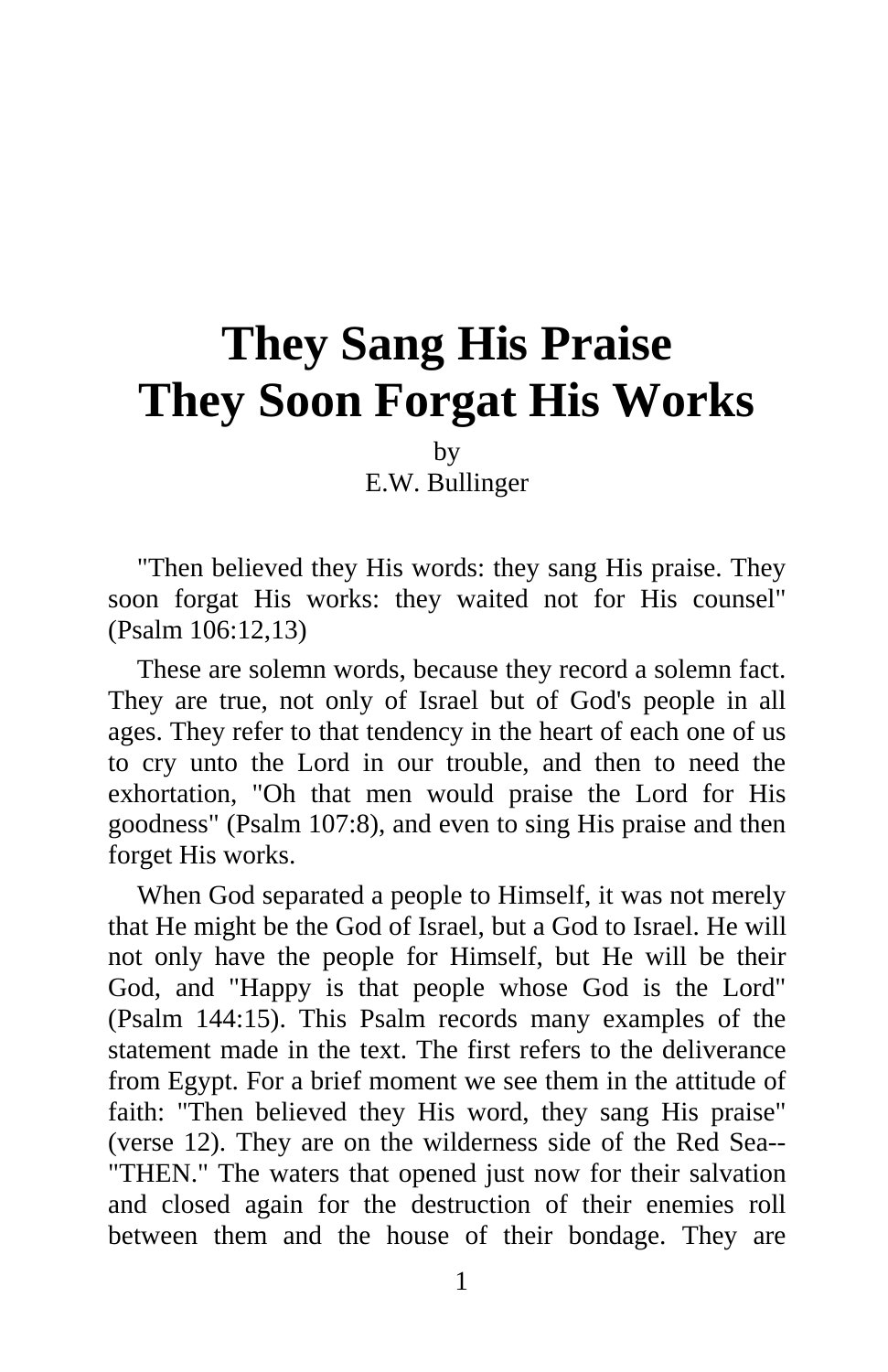celebrating in their song the triumphs of God's right hand. They measure everything by it. Not only do they sing of what it has done, but by faith they celebrate victories yet to come, Exodus 15. Compare verses 12 and 13 with 15-18, and note the repeated "shall," "shall," "shalt."

Not one thing remains to be done; all is accomplished to Faith. Faith is seen thus to be the substance of things hoped for, the evidence of things not seen. And now Moses and the children of Israel are silent, and Miriam and the women are taking up the strain, but still the burden is the same (verse 21). But what is the Divine comment on the scene? "They sang His praise, they soon forgat His works." So quickly does praise give place to murmurings: "And the whole congregation of the children of Israel murmured against Moses and Aaron in the wilderness (Exodus 16:2).

Is, then, the Lord's arm shortened that it cannot save? Is His ear that heard their cry in Egypt grown heavy that it cannot hear? No! But the instrument of deliverance has been leaned on instead of the Deliverer. Yes! So really is this true that as soon as Moses is out of sight, they run with haste to Aaron, and say: "Up, make us gods which shall go before us, for as for this Moses, the man that brought us up out of the land of Egypt, we know not what is become of him " (Exodus 32:1). The comment of the Spirit is: "They forgat God their Saviour which had done great things in Egypt"! (Psalm 106:21). And so it is ever! Where there is not a living God-wrought faith, man must have something to look to that is visible and tangible — that is IDOLATRY.

## **Occupied with the instrument**

We have another example of this in the days of the Judges. The people had gone into open idolatry, and the Lord had sold them into the hands of their enemies Yet (as in Psalm 106:8, 41-44) "Nevertheless the Lord raised up judges which delivered them" (Judges 2:16). But there was man's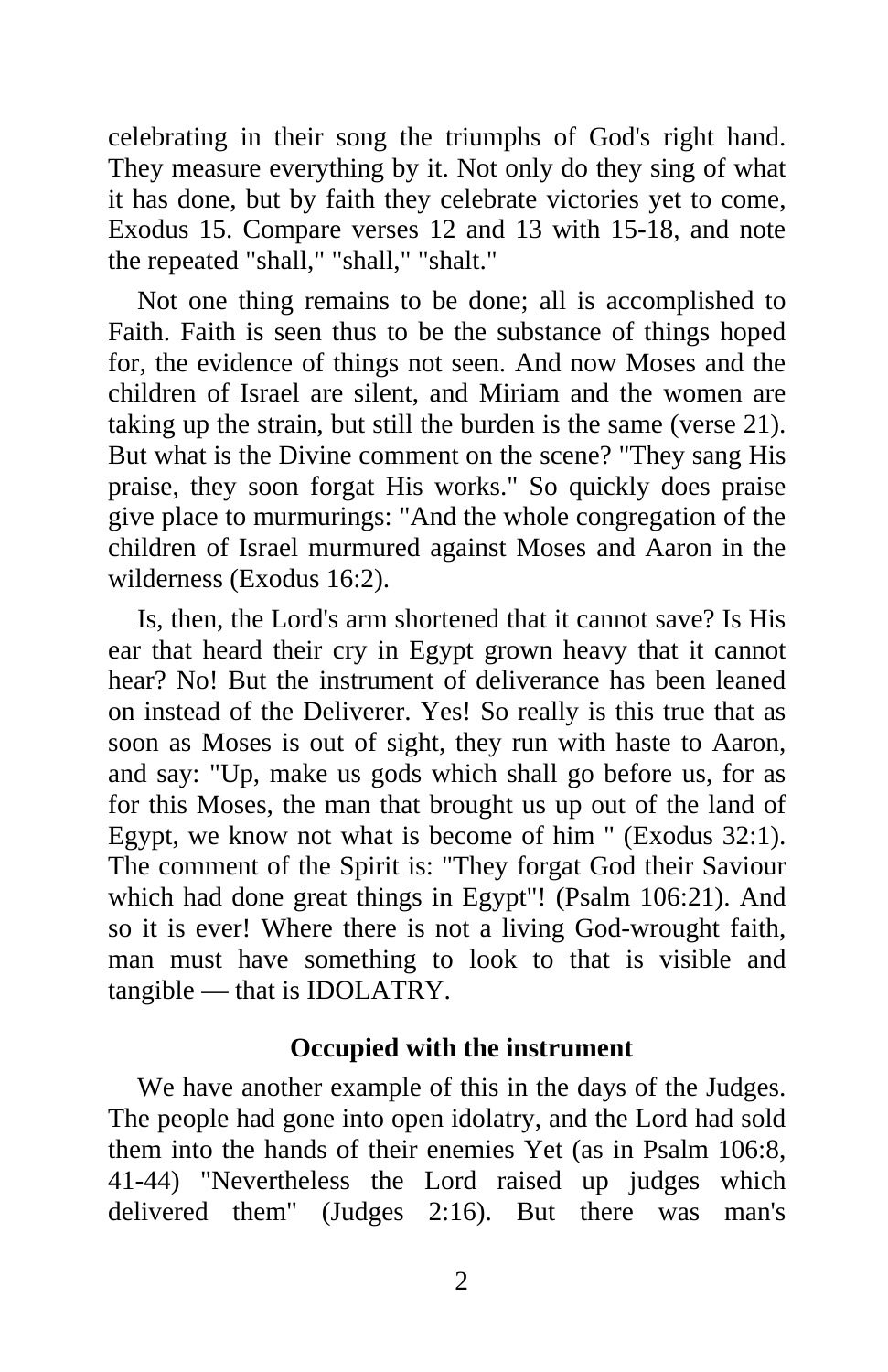"nevertheless" in verse 19; they returned to their evil ways after God's merciful deliverances, and in chapter 6 we see them greatly impoverished The hand of Midian prevails; the Midianites were as grasshoppers for multitude, the people betook themselves to mountains, dens, and caves, the highways were unoccupied, the harvest was reaped by others, there is no sustenance left for Israel. Then the Lord raised up Gideon, He looked on him and strengthened him; He went forth with him, and delivered Israel with a great deliverance by "the sword of the Lord and of Gideon." But Israel was occupied with the Instrument! and they say to Gideon: "Rule thou over us, both thou and thy son and thy son's son also: for thou hast delivered us from the hand of Midian" (Judges 8:22). It was "thou, thou." Gideon was true to God here, but a few verses later we find him making an ephod of the gold that had been given him, and "all Israel went a whoring after it, and it became a snare to Gideon and his house."

Again, if we turn from the times of the wilderness and the days of the Judges to the reigns of the Kings, it is still the same. The history of the Kings is a dreary record of provoking the Holy One of Israel to anger, so that but a few reigns, like those of Jehoshaphat, Hezekiah, and Josiah stand out as bright exceptions. Manasseh, indeed, did repent and reform at the end of his reign, but we read of his son Amon that "he did evil in the sight of the Lord as did Manasseh his father... and humbled not himself before the Lord as Manasseh his father had humbled himself, but Amon trespassed more and more." We see the condition of things worse and worse till Baalworship was carried on in the Temple of Jehovah, and actually the horses of the idol were stabled in the house of the Lord (II Kings 23). At this juncture Amon's son Josiah succeeded to the throne, and the history of his reign is minutely given in II Chronicles 34 and 35.

"While he was yet young," he sought the Lord (II Chronicles 34:3), and four years afterward he set about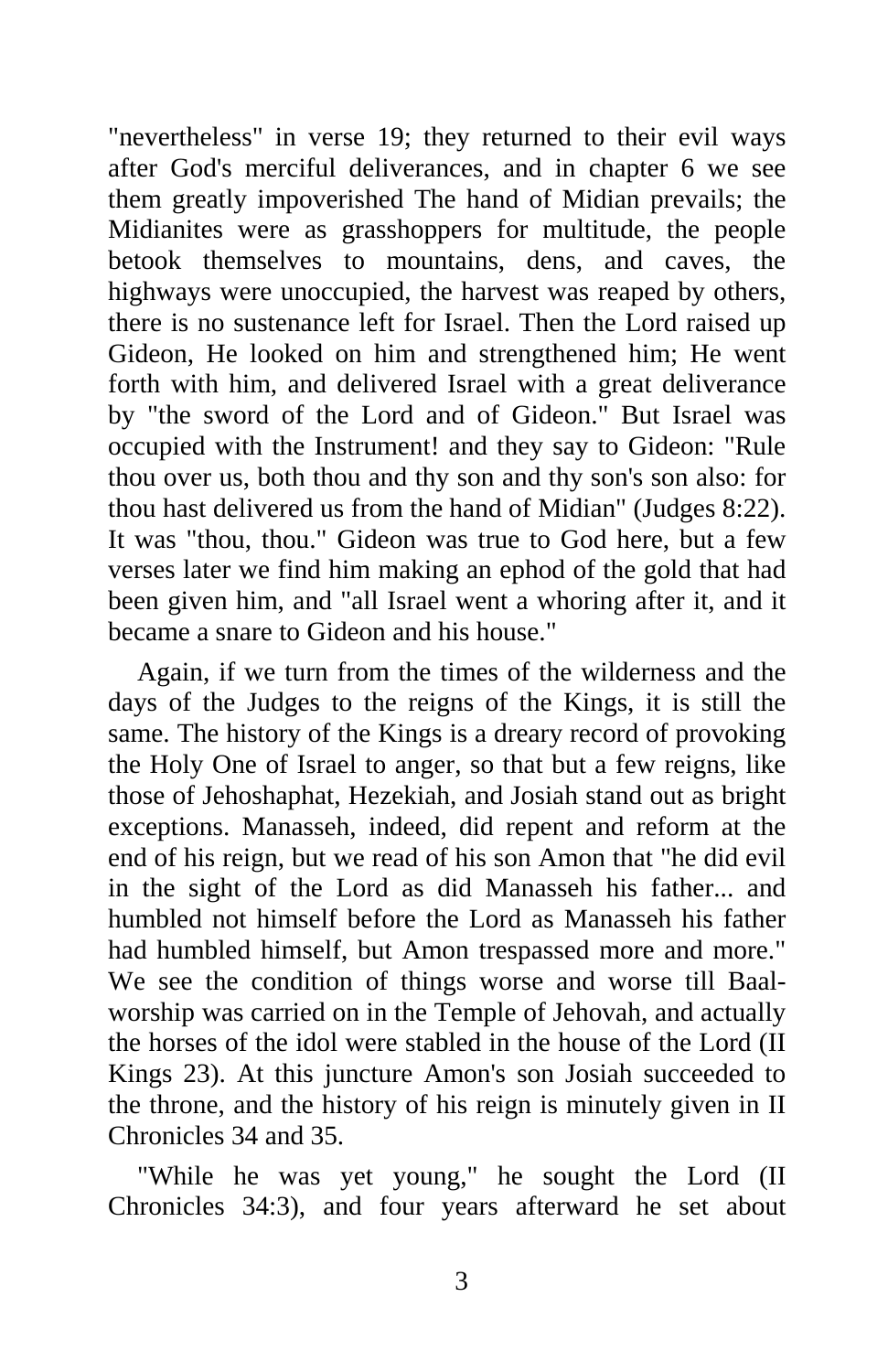purging the city and the land, and thus fulfilled a prophecy uttered 300 years before: "There came a man of God out of Judah by the word of the Lord unto Bethel: and Jeroboam stood by the altar to burn incense, and he cried against the altar in the word of the Lord, and said, 'O altar, altar! thus saith the Lord, behold a child shall be born unto the house of David, Josiah by name; and upon thee shall he offer the priests of the high places that burn incense upon thee, and men's bones shall be burnt upon thee" (I Kings 13:1,2). And although the messenger, the instrument employed, failed directly after delivering his message, yet the word of God could not fail. That word came to pass. The king, "Josiah by name," received a great encouragement for his work, and a solemn warning to "take heed" to the voice of the Lord, for in the midst of his labours "the Book of the Law" was found (II Chronicles 34:14). The king received it in its power, for he traced all the misery up to neglect of this blessed book (verses 19-21). He learned that the Law may be neglected, though it cannot be broken. A blessed season from the Lord was vouchsafed, and the chapter which gives the record ends with the words: "All his days they departed not from following the Lord." Ah! "all his days"!

## **Man's "nevertheless"**

Yes, it is the same lesson still; the Lord Himself detects it, He sees the heart, and He has recorded what He saw in Jeremiah 3:6,10. Treacherous Judah "hath not turned unto Me with her whole heart, but feignedly, saith the Lord." Hence we read: "After all this... Necho King of Egypt came up to fight against Carchemish... and Josiah went out against him" (II Chronicles 35:20). Listen to Necho's words: "What have I to do with thee, thou King of Judah?. I come not against thee this day, but against the house wherewith I have war, for God commanded me to make haste; forbear thee from meddling with God who is with me that He destroy thee not" (verse 21).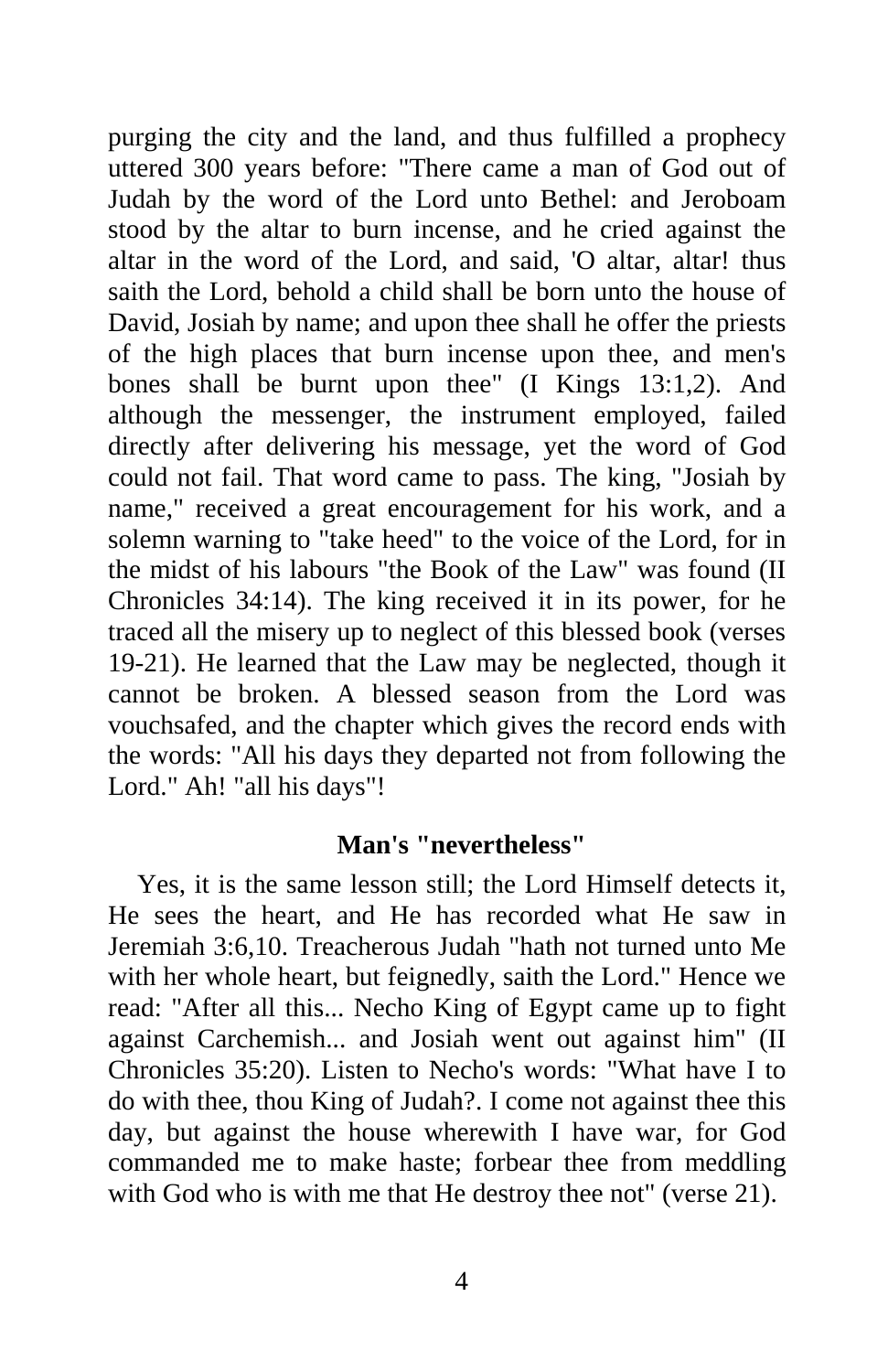Hark what the Scripture says: "Nevertheless Josiah would not turn his face from him... and hearkened not unto the words of Necho from the mouth of God" (verse 22), with fatal result. Oh, how solemn! how instructive! We are not told all the reasons, and how far, like Uzziah, "he was marvellously helped till he was strong. But when he was strong his heart was lifted up to his destruction" (II Chronicles 2:15,16). Like ungodly Ahab he disguised himself in the battle, but no disguise will hide us from God's eye, no shelter will avail us, and like another Ahab he is struck down by an arrow.

Sad! Solemn! and instructive lesson! Yet he was taken away from evil to come, and great lamentation was made for him (II Chronicles 35:25). Let us draw near and listen to the mourners. "The breath of our nostrils, the anointed of the Lord, was taken in their pits, of whom we said, 'Under His shadow we shall live among the heathen'" (Lamentations 4:20). Ah, it is the same lesson still. Israel served God "all his days," but at heart they were the "same generation." In the light of Josiah they walked, and not "in the light of the Lord." Upon "the breath of his nostrils " they lived, not on the words which proceeded out of the mouth of God. Under the shadow of Josiah they thought to dwell, and not under the shadow of the Almighty. These things happened of old, they are "written for our admonition." Like a bell swinging to and fro over the sunken rock, giving warning to the mariner, that hard by where he is passing others have made shipwreck, they sound in our ears: "Take heed, lest there be in any of you an evil heart of unbelief in departing from the living God."

## **The Christian life**

No one is really a Christian, but he who has received the Word of God "with the Holy Ghost and with power." He who has done this has turned to God from every idol, and is entitled to know that the blood of Christ has cleansed from all sin; and in Him who is now at the right hand of God he has been brought nigh. But the Christian life down here is not merely a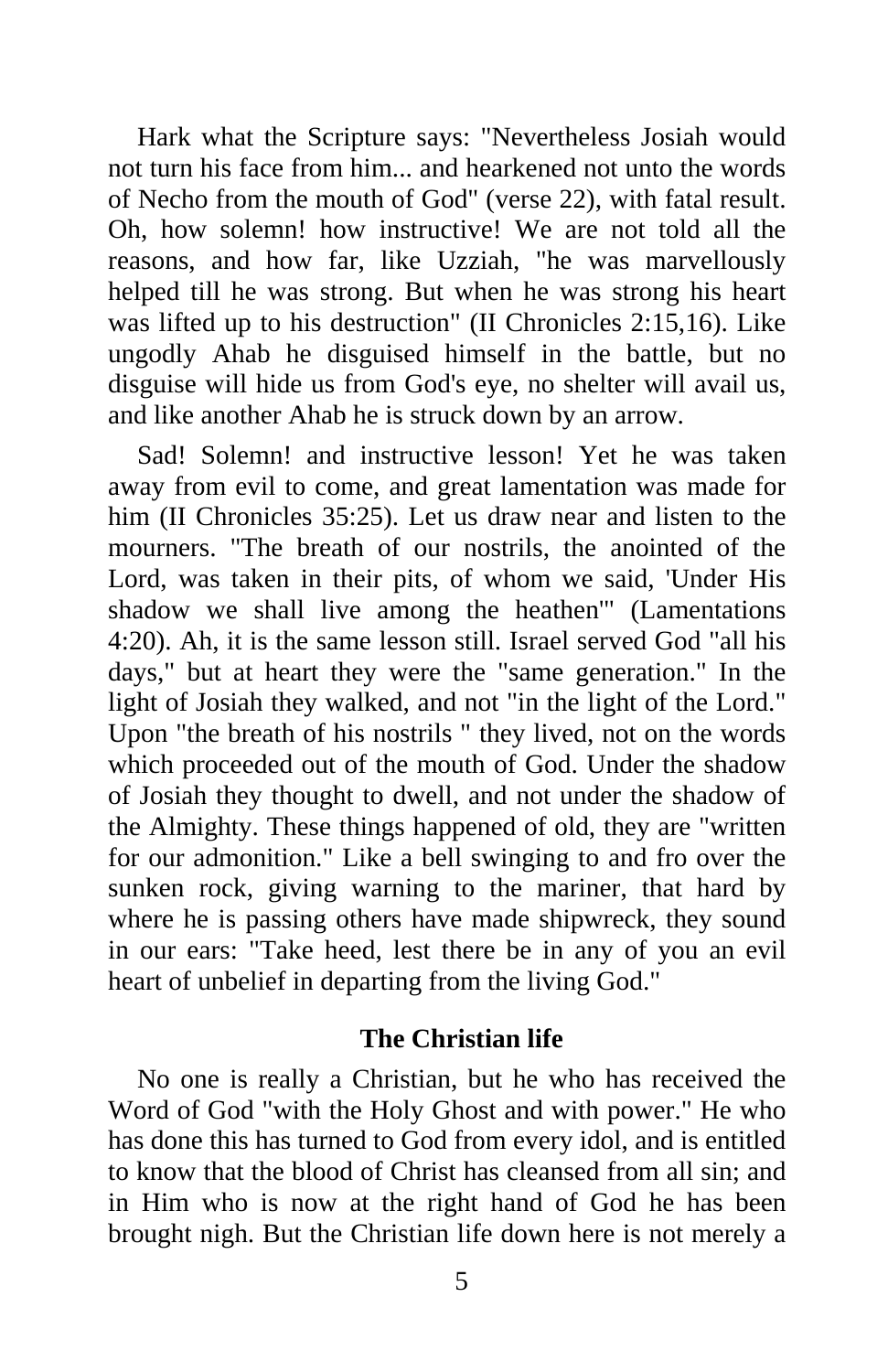fresh direction given to religious instincts or to the fleshly activities of man. It is not the holding of certain views or the taking of certain vows; pledges, or badges, or the shaping the conduct after a certain course, but it is the having to do with God in Christ, believing God, obeying God, fearing God, walking with God, worshipping God, serving God, joying in God. In short, "setting the Lord always before us," and setting the heart and conscience before Him. All ministry of the Word is for this end, and is healthful only as it subserves it.

The days in which we live are marked by the same character as of old: "They sang His praise, they soon forgat His works." God is forgotten, the instrument is too much thought of; man is glorified, the creature is exalted as though the saint has anything which he has not received. See what godly jealousy was manifested, by that faithful pastor, Saint Paul: "Let no man glory in men" (I Corinthians 3:21). "These things, brethren, I have in a figure transferred to myself and Apollos... that ye might learn in us not to think of men above that which is written, that no one of you be puffed up for one against another" (I Corinthians 4:6). "The Lord gave... God giveth" (I Corinthians 3:5,7).

To lean on the instrument is the very essence of idolatry, for it displaces God. It is natural for us to do so because it is ever irksome to the flesh to be directly, continually, and absolutely depending upon God. When the stripling David returned from the fight, the women sang his praises (I Samuel 18:7); but they were no true daughters of Miriam, their song was not "The Lord hath triumphed gloriously, "but "Saul hath slain his thousands, and David his ten thousands"; and we read that "Saul eyed David from that day forward" (I Samuel 18:9).

While we may see in this Saul's envy and jealousy, we must note that it became David's "thorn in the flesh," the Divine antidote for man's praise, and though a "messenger of Satan," it ministered the love of God. There is but ONE on whom we may safely depend, only ONE under whose "shadow" we may